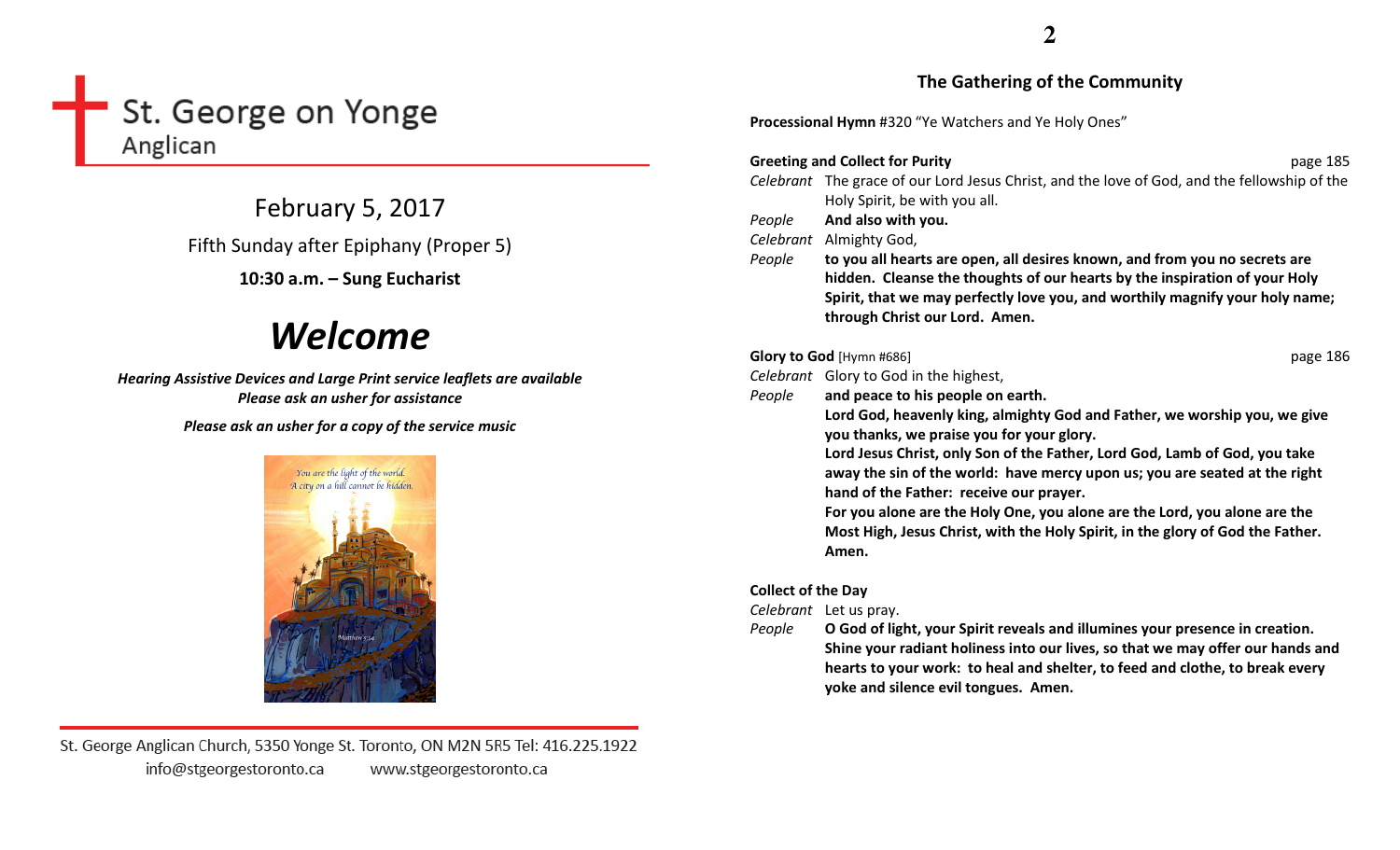#### The Proclamation of the Word

### First Reading: Isaiah 58:1–9a

Reader A reading from the Book of Isaiah.

 $1$  Shout out, do not hold back! Lift up your voice like a trumpet!

Announce to my people their rebellion,

to the house of Jacob their sins.

 $<sup>2</sup>$  Yet day after day they seek me</sup>

and delight to know my ways,

as if they were a nation that practised righteousness and did not forsake the ordinance of their God;

they ask of me righteous judgements,

they delight to draw near to God.

 $3$  "Why do we fast, but you do not see? Why humble ourselves, but you do not notice?"

Look, you serve your own interest on your fast-day,and oppress all your workers.

 $4$  Look, you fast only to quarrel and to fight and to strike with a wicked fist.

Such fasting as you do today

will not make your voice heard on high.

 $<sup>5</sup>$  Is such the fast that I choose.</sup>

a day to humble oneself?

Is it to bow down the head like a bulrush, and to lie in sackcloth and ashes?

Will you call this a fast,

a day acceptable to the Lord?

 $6$  Is not this the fast that I choose: to loose the bonds of injustice, to undo the thongs of the yoke,

to let the oppressed go free, and to break every yoke?

 $<sup>7</sup>$  Is it not to share your bread with the hungry,</sup> and bring the homeless poor into your house; when you see the naked, to cover them,

and not to hide yourself from your own kin?

## **4**

 ${}^{8}$ Then your light shall break forth like the dawn, and your healing shall spring up quickly; your vindicator shall go before you, the glory of the Lord shall be your rearguard.  $9$ Then you shall call, and the Lord will answer; you shall cry for help, and he will say, Here I am.

Reader The Word of the Lord.

PeopleThanks be to God.

#### Psalm 112

 Arrangement by Christopher L. Webber Tune Hymn #224 Richmond

- 1 Hallelujah! Happy are they Whose joy is God's command; Their children will be always blessed And mighty in the land.
- 2 Riches and wealth will bless their house, Their justice will endure, And they are merciful. Light shines In darkness for the pure.
- 3 In justice do they rule their lives And freely do they lend; Unshaken they, their memory Is treasured without end.

4 Heart frim, they fear no evil news; In God they put their trust; Their heart secure, they will not shrink Until their foes are crushed.

- 5 The righteous spread their gifts abroad, Give freely to the poor; With honor will their heads be raised; Their justice will endure.
- 6 The wicked will see all these things And rage and pine away; Their anger and their base desires Will perish in a day.

God of light, teach us to love each other as you love us, that we may bring peace and joy to the world, and rejoice in the kingdom of your Son, Jesus Christ our Lord. Amen.

Second Reading: **I Corinthians 2:1–12** 

Reader A reading from the First Letter of Paul to the Corinthians.

<sup>1</sup>When I came to you, brothers and sisters, I did not come proclaiming the mystery of God to you in lofty words or wisdom.  $2$  For I decided to know nothing among you except Jesus Christ, and him crucified.  $3$  And I came to you in weakness and in fear and in much trembling. <sup>4</sup> My speech and my proclamation were not with plausible words of wisdom, but with a demonstration of the Spirit and of power,  $5$  so that your faith might rest not on human wisdom but on the power of God.

 $6$  Yet among the mature we do speak wisdom, though it is not a wisdom of this age or of the rulers of this age, who are doomed to perish.  $\frac{7}{1}$ But we speak God's wisdom, secret and hidden, which God decreed before the ages for our glory.  $8$  None of the rulers of this age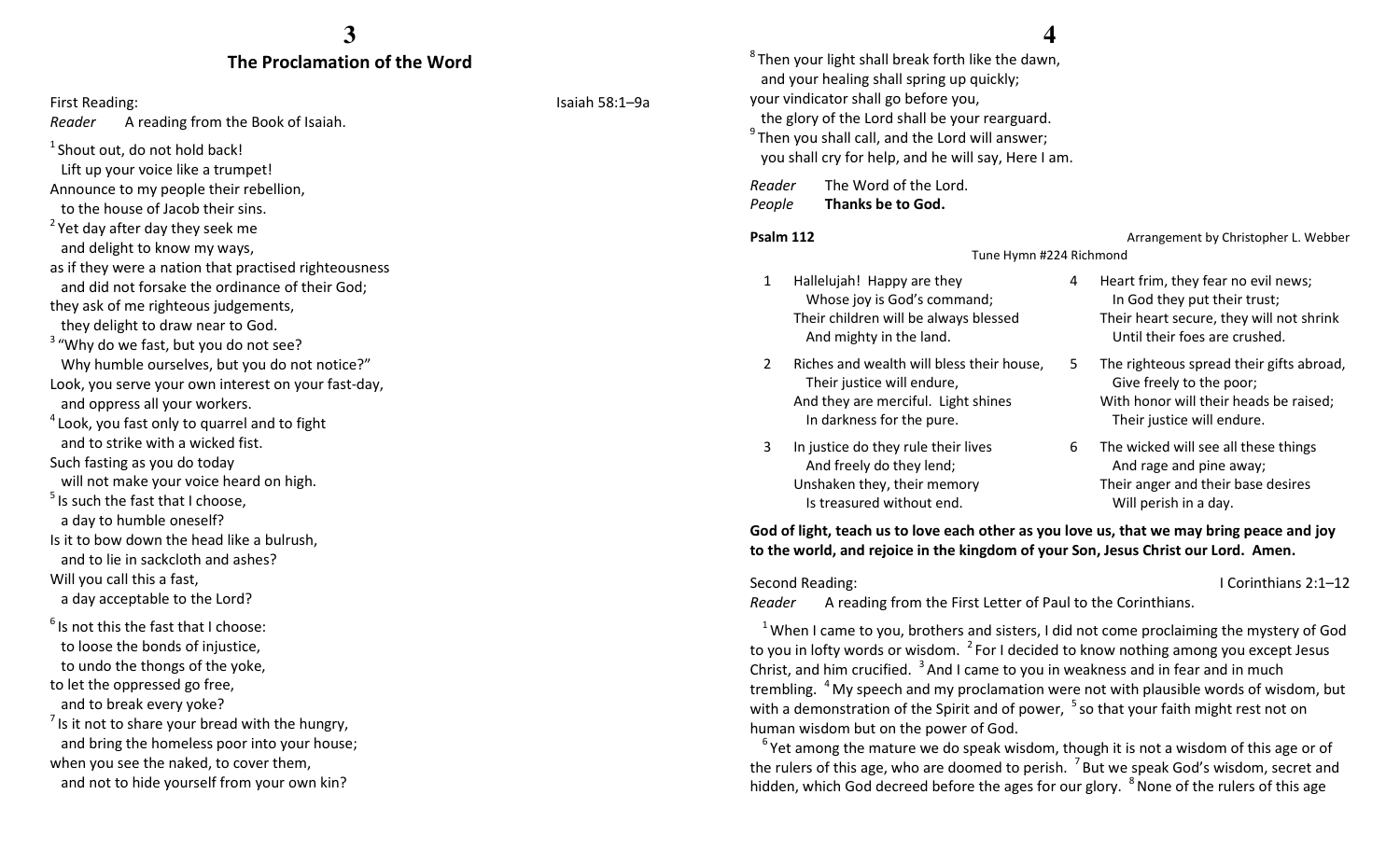understood this; for if they had, they would not have crucified the Lord of glory. <sup>9</sup>But, as it is written,

"What no eye has seen, nor ear heard,

nor the human heart conceived,

what God has prepared for those who love him"—

 $^{10}$  these things God has revealed to us through the Spirit; for the Spirit searches everything, even the depths of God.  $11$  For what human being knows what is truly human except the human spirit that is within? So also no one comprehends what is truly God's except the Spirit of God.  $^{12}$  Now we have received not the spirit of the world, but the Spirit that is from God, so that we may understand the gifts bestowed on us by God.

Reader The Word of the Lord.

PeopleThanks be to God.

Gradual Hymn #324 "Hallelujah"

Holy Gospel: Matthew 5:13–20

Subdeacon The Lord be with you.

PeopleAnd also with you.

Subdeacon The Holy Gospel of our Lord Jesus Christ according to Matthew.

PeopleGlory to you, Lord Jesus Christ.

<sup>13</sup> [Jesus said,] "You are the salt of the earth; but if salt has lost its taste, how can its saltiness be restored? It is no longer good for anything, but is thrown out and trampled under foot.

<sup>14</sup> "You are the light of the world. A city built on a hill cannot be hidden.  $15$  No one after lighting a lamp puts it under the bushel basket, but on the lampstand, and it gives light to all in the house.  $16$  In the same way, let your light shine before others, so that they may see your good works and give glory to your Father in heaven.

<sup>17</sup> "Do not think that I have come to abolish the law or the prophets; I have come not to abolish but to fulfil.  $^{18}$  For truly I tell you, until heaven and earth pass away, not one letter, not one stroke of a letter, will pass from the law until all is accomplished.  $19$ Therefore, whoever breaks one of the least of these commandments, and teaches others to do the same, will be called least in the kingdom of heaven; but whoever does them and teaches them will be called great in the kingdom of heaven. <sup>20</sup> For I tell you, unless your righteousness exceeds that of the scribes and Pharisees, you will never enter the kingdom of heaven . . . "

Subdeacon The Gospel of Christ. PeoplePraise to you, Lord Jesus Christ.

#### Sermon

A time for silent reflection is kept.

#### The Nicene Creed

Celebrant Let us confess our faith, as we say,

People

 We believe in one God, the Father, the Almighty, maker of heaven and earth, of all that is, seen and unseen.

We believe in one Lord, Jesus Christ, the only Son of God, eternally begotten of the Father, God from God, Light from Light, true God from true God, begotten, not made, of one being with the Father. Through him all things were made. For us and for our salvation he came down from heaven: by the power of the Holy Spirit he became incarnate from the Virgin Mary, and was made man. For our sake he was crucified under Pontius Pilate; he suffered death and was buried. On the third day he rose again in accordance with the scriptures; he ascended into heaven and is seated at the right hand of the Father. He will come again in glory to judge the living and the dead, and his kingdom will have no end.

We believe in the Holy Spirit, the Lord, the giver of life, who proceeds from the Father. With the Father and the Son he is worshipped and glorified. He has spoken through the prophets. We believe in one holy catholic and apostolic Church. We acknowledge one baptism for the forgiveness of sins. We look for the resurrection of the dead, and the life of the world to come. Amen.

#### The Prayers of the People

| Leader | Lord, in your mercy, |
|--------|----------------------|
| People | Hear our prayer.     |

#### Confession and Absolution

page 191

Celebrant Dear friends in Christ, God is steadfast in love and infinite in mercy; he welcomes sinners and invites them to his table. Let us confess our sins, confident in God's forgiveness.

Silence is kept.

Celebrant Most merciful God,

People we confess that we have sinned against you in thought, word, and deed, by what we have done, and by what we have left undone. We have not loved you with our whole heart; we have not loved our neighbours as ourselves. We

d by a page 188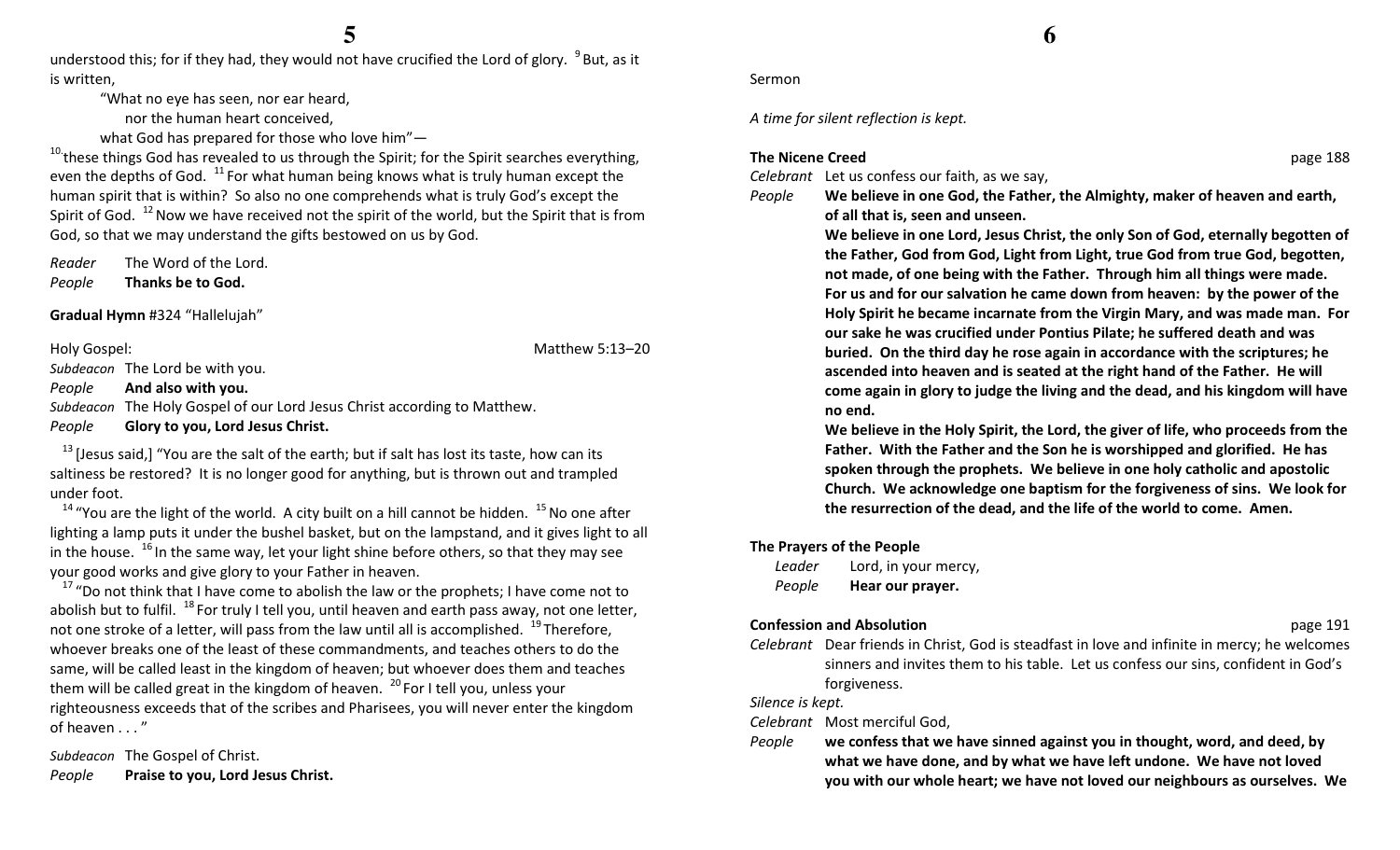are truly sorry and we humbly repent. For the sake of your Son Jesus Christ, have mercy on us and forgive us, that we may delight in your will, and walk in your ways, to the glory of your name. Amen.

Celebrant Almighty God have mercy upon you, pardon and deliver you from all your sins, confirm and strengthen you in all goodness, and keep you in eternal life; through Jesus Christ our Lord. Amen.

#### The Peace

 $p$  and  $p$  and  $p$  are page 192 Celebrant The peace of the Lord be always with you. PeopleAnd also with you.

## The Celebration of the Eucharist

Offertory Hymn #445 "God the Creator"

#### The Prayer over the Gifts

Celebrant Let us pray.

People God of compassion and forgiveness, receive our offering this day, and make us one with him who is our peace, Jesus Christ our Saviour. Amen.

| <b>Eucharistic Prayer #3</b> |               |                                                                                                                                                                                                    | page 198 |
|------------------------------|---------------|----------------------------------------------------------------------------------------------------------------------------------------------------------------------------------------------------|----------|
| Proper Preface Epiphany      |               |                                                                                                                                                                                                    | page 220 |
|                              |               | Celebrant The Lord be with you.                                                                                                                                                                    |          |
|                              | People        | And also with you.                                                                                                                                                                                 |          |
|                              |               | Celebrant Lift up your hearts.                                                                                                                                                                     |          |
|                              | People        | We lift them to the Lord.                                                                                                                                                                          |          |
|                              |               | Celebrant Let us give thanks to the Lord our God.                                                                                                                                                  |          |
|                              | People        | It is right to give our thanks and praise.                                                                                                                                                         |          |
|                              |               | Celebrant Blessed are you, gracious God, creator of heaven and earth; you have revealed<br>your eternal plan of salvation, and have shown your Son Jesus Christ to be the<br>light of all peoples. |          |
|                              |               | Therefore with angels and archangels we raise our voices in joyful praise to<br>proclaim the glory of your name.                                                                                   |          |
|                              | People        | Holy, holy, holy Lord, God of power and might, heaven and earth are full of                                                                                                                        |          |
|                              | Arranged by   | your glory. Hosanna in the highest.                                                                                                                                                                |          |
|                              | Michael Leach | Blessed is he who comes in the name of the Lord. Hosanna in the highest.                                                                                                                           |          |
|                              |               |                                                                                                                                                                                                    |          |

Celebrant We give thanks to you, Lord our God, for the goodness and love you have made known to us in creation; in calling Israel to be your people; in your Word spoken through the prophets; and above all in the Word made flesh, Jesus your Son. For in these last days you sent him to be incarnate from the Virgin Mary, to be the Saviour and Redeemer of the world. In him, you have delivered us from evil, and made us worthy to stand before you. In him, you have brought us out of error into truth, out of sin into righteousness, out of death into life. On the night he was handed over to suffering and death, a death he freely accepted, our Lord Jesus Christ took bread; and when he had given thanks to you, he broke it, and gave it to his disciples, and said, "Take, eat: this is my body which is given for you. Do this for the remembrance of me." After supper he took the cup of wine; and when he had given thanks, he gave it to them, and said, "Drink this, all of you: this is my blood of the new covenant, which is shed for you and for many for the forgiveness of sins. Whenever you drink it, do this for the remembrance of me." Therefore, Father, according to his command, People we remember his death, we proclaim his resurrection, we await his coming in glory;Celebrant and we offer our sacrifice of praise and thanksgiving to you, Lord of all; presenting to you, from your creation, this bread and this wine.

> We pray you, gracious God, to send your Holy Spirit upon these gifts, that they may be the sacrament of the body of Christ and his blood of the new covenant. Unite us to your Son in his sacrifice, that we, made acceptable in him, may be sanctified by the Holy Spirit.

In the fullness of time, reconcile all things in Christ, and make them new, and bring us to that city of light where you dwell with all your sons and daughters; through Jesus Christ our Lord, the firstborn of all creation, the head of the Church, and the author of our salvation;

by whom, and with whom, and in whom, in the unity of the Holy Spirit, all honour and glory are yours, almighty Father, now and for ever. Amen.

#### Prayer for Anointing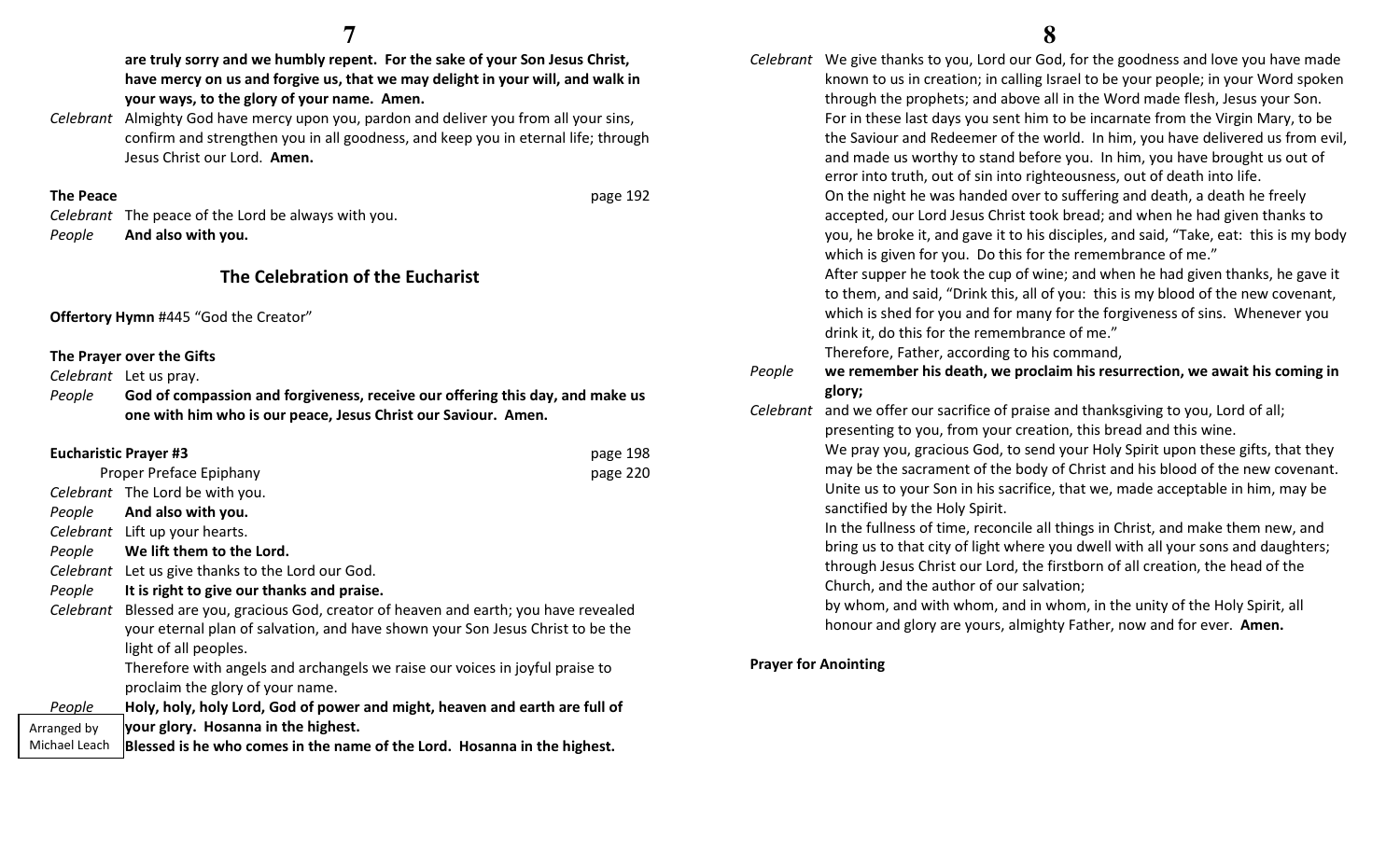**The Lord's Prayer** [Arranged by Michael Leach]

Celebrant As our Saviour taught us, let us pray,

People Our Father in heav'n, hallowed be your name, your kingdom come, your will be done, on earth as in heaven. Give us today our daily bread. And forgive us our sins as we forgive those who sin against us. Save us from the time of trial, and deliver us from evil. For the kingdom, the power, and the glory are yours, now and for ever. Amen.

#### The Breaking of the Bread #2

#### $2^{n}$  page 212

Celebrant We break this bread to share in the body of Christ.

PeopleWe, being many, are one body, for we all share in the one bread.

## **Lamb of God** [Arranged by Michael Leach]

People Lamb of God, you take away the sins of the world: have mercy on us, have mercy on us. Lamb of God, you take away the sins of the world: have mercy on us, have mercy on us. Lamb of God, you take away the sins of the world: grant us your peace, grant us your peace.

#### The Communion

**n** page 213 Celebrant The gifts of God for the People of God. PeopleThanks be to God.

All are invited to share in Communion. If you would rather not receive the bread and wine, please feel free to come forward for a blessing.

Today being the first Sunday of the month, we will offer the prayer ministry of Anointing. If you would like to receive this ministry, please come forward and then proceed to the Gospel Side (left-hand side) of the church.

#### Communion Hymns

 #540 "Just As the Deer" #551 "My Faith Looks Up to Thee" Prayer after Communion

Celebrant Let us pray.

People Eternal God, in you we find peace beyond all telling. May we who share in this heavenly banquet be instruments of your peace on earth, in the name of Jesus Christ the Lord. Amen.

#### Prayer for Anointing

**Doxology** [Arranged by Michael Leach]

People Glory to God, whose power, working in us, can do infinitely more, infinitely more than we can ask or imagine. Glory to God from generation to generation, in the Church and in Christ Jesus, in the Church and in Christ Jesus, for ever and ever, for ever and ever. Amen, Amen.

#### Blessing

#### Announcements

Prayers for Birthdays and Anniversaries

Recessional Hymn #1 "Holy, Holy, Holy, Lord God Almighty"

#### Dismissal

Subdeacon Go in peace to love and serve the Lord. PeopleThanks be to God.

Please join us for refreshments following the service.